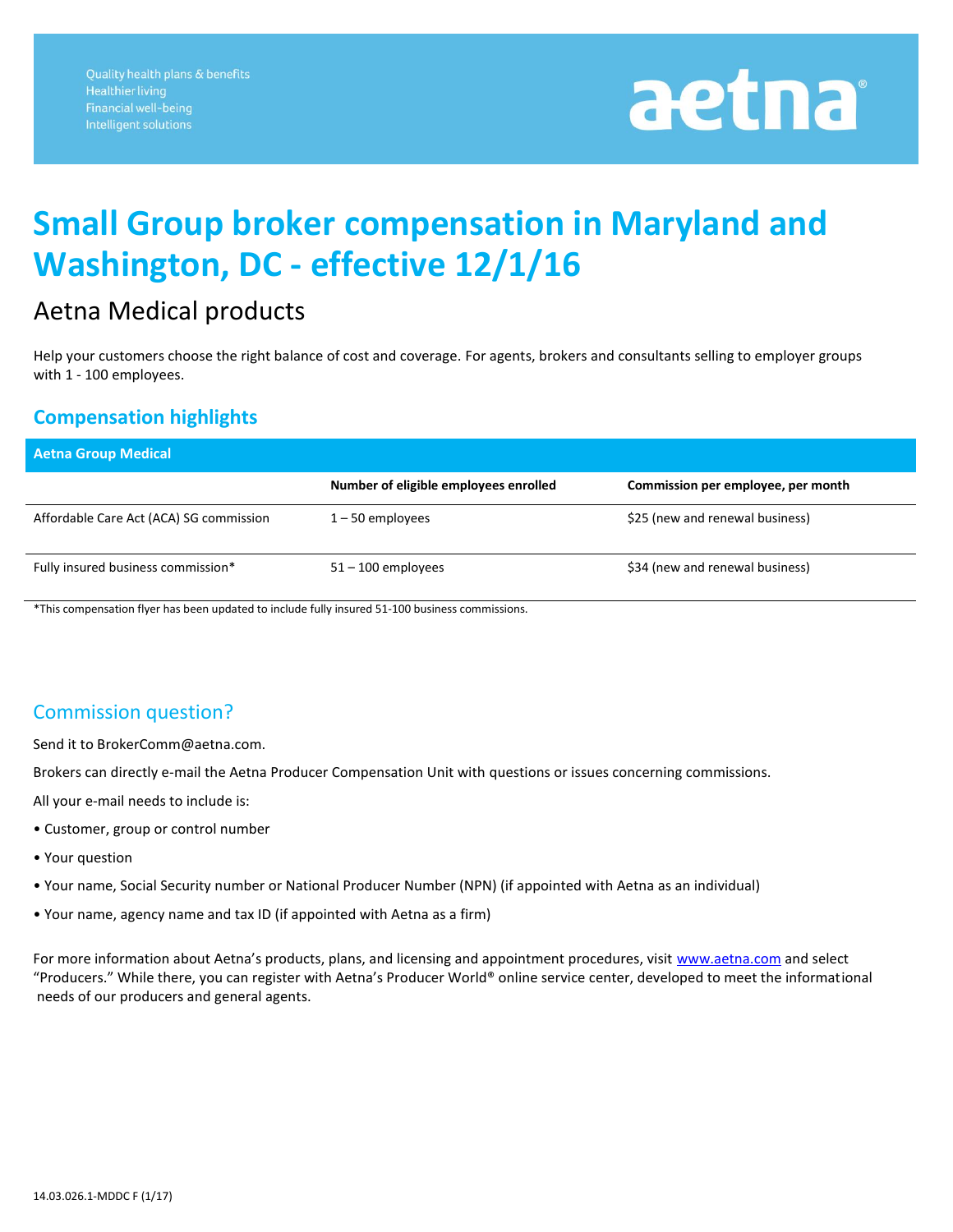**Aetna is the brand name used for products and services provided by one or more of the Aetna group of subsidiary companies, including Aetna Life Insurance Company, Aetna Health Insurance Inc., and their affiliates (Aetna).**

This material is intended for brokers only. The group commission schedules apply to new and renewal sales with effective dates on or after December 1, 2016. This schedule supersedes the group commissions. Commission scales reflect applicable regulatory requirements and may be subject to regulatory approval. Information is believed to be accurate as of the production date; however, it is subject to change. Compensation programs outlined are subject to modification at any time and will be administered at the sole discretion of Aetna.



**www.aetna.com**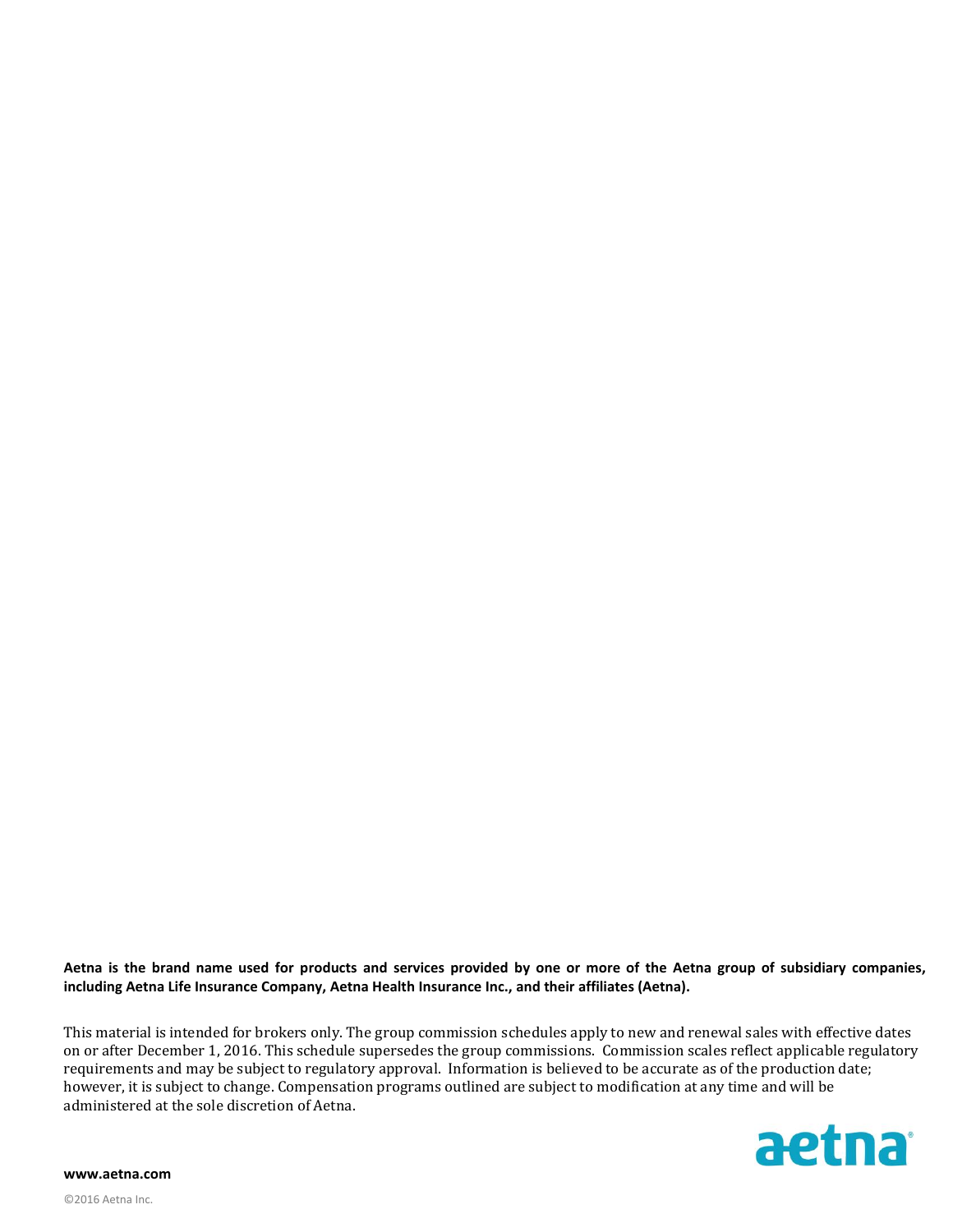# aetna

### **Small Group broker compensation in Virginia - effective 12/1/16**

#### Aetna Medical products

Help your customers choose the right balance of cost and coverage. For agents, brokers and consultants selling to employer groups with  $1 - 100$  employees.

#### **Compensation highlights**

| <b>Aetna Group Medical</b>              |                                         |                                                                    |
|-----------------------------------------|-----------------------------------------|--------------------------------------------------------------------|
|                                         | Number of eligible employees enrolled   | Commission per employee, per month (PEPM)                          |
| Affordable Care Act (ACA) SG commission | $1 - 3$ employees<br>$4 - 50$ employees | \$12 (new and renewal business)<br>\$25 (new and renewal business) |
| Fully insured business commission*      | $51 - 100$ employees                    | \$34 (new and renewal business)                                    |

\*This compensation flyer has been updated to include fully insured 51-100 business commissions.

#### Commission question?

Send it to BrokerComm@aetna.com.

Brokers can directly e-mail the Aetna Producer Compensation Unit with questions or issues concerning commissions.

All your e-mail needs to include is:

- Customer, group or control number
- Your question
- Your name, Social Security number or National Producer Number (NPN) (if appointed with Aetna as an individual)
- Your name, agency name and tax ID (if appointed with Aetna as a firm)

For more information about Aetna's products, plans, and licensing and appointment procedures, visit [www.aetna.com](http://www.aetna.com/) and select "Producers." While there, you can register with Aetna's Producer World® online service center, developed to meet the informational needs of our producers and general agents.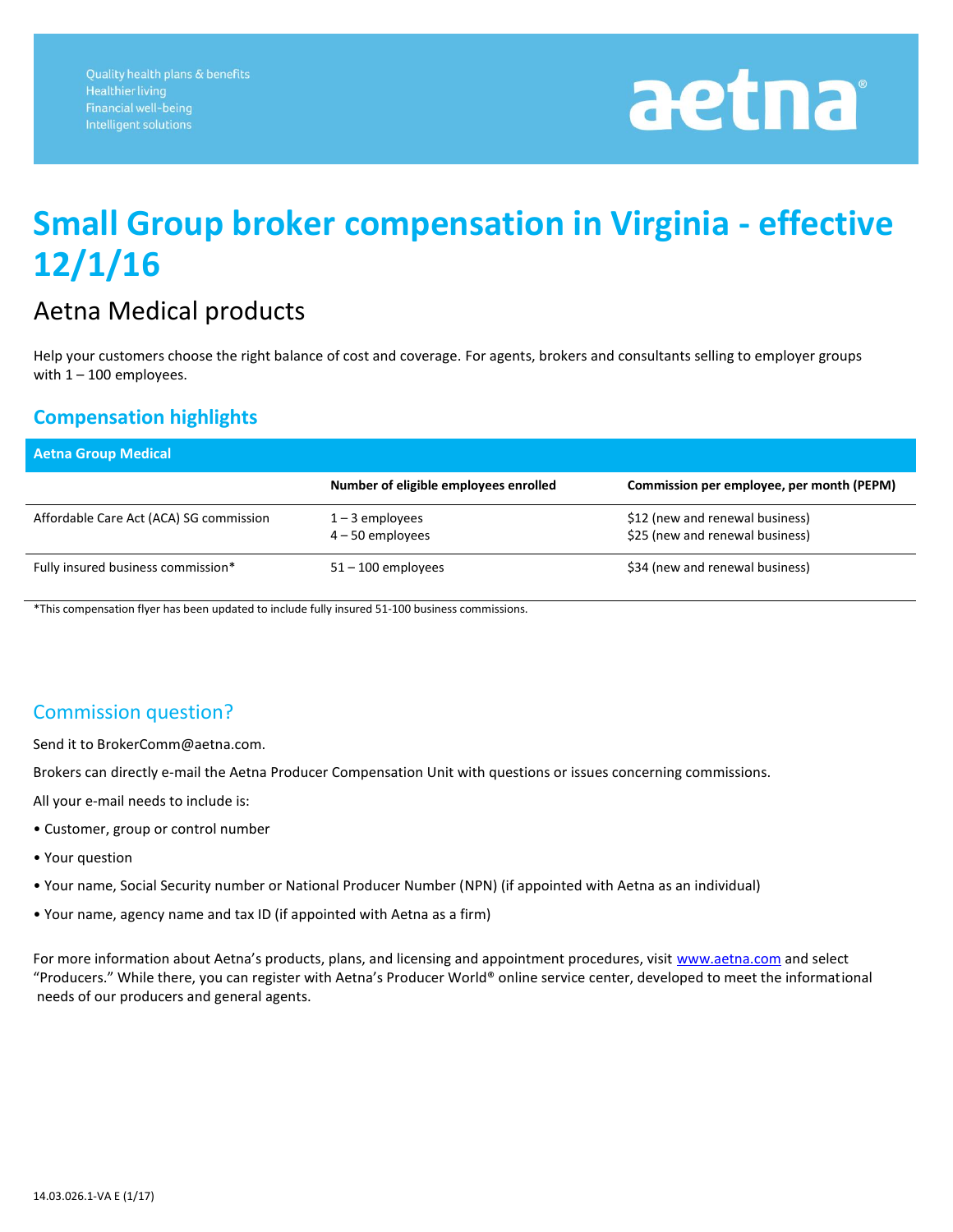**Aetna is the brand name used for products and services provided by one or more of the Aetna group of subsidiary companies, including Aetna Life Insurance Company, Aetna Health Insurance Inc., and their affiliates (Aetna).**

This material is intended for brokers only. The group commission schedules apply to new and renewal sales with effective dates on or after December 1, 2016. This schedule supersedes the group commissions. Commission scales reflect applicable regulatory requirements and may be subject to regulatory approval. Information is believed to be accurate as of the production date; however, it is subject to change. Compensation programs outlined are subject to modification at any time and will be administered at the sole discretion of Aetna.



**www.aetna.com**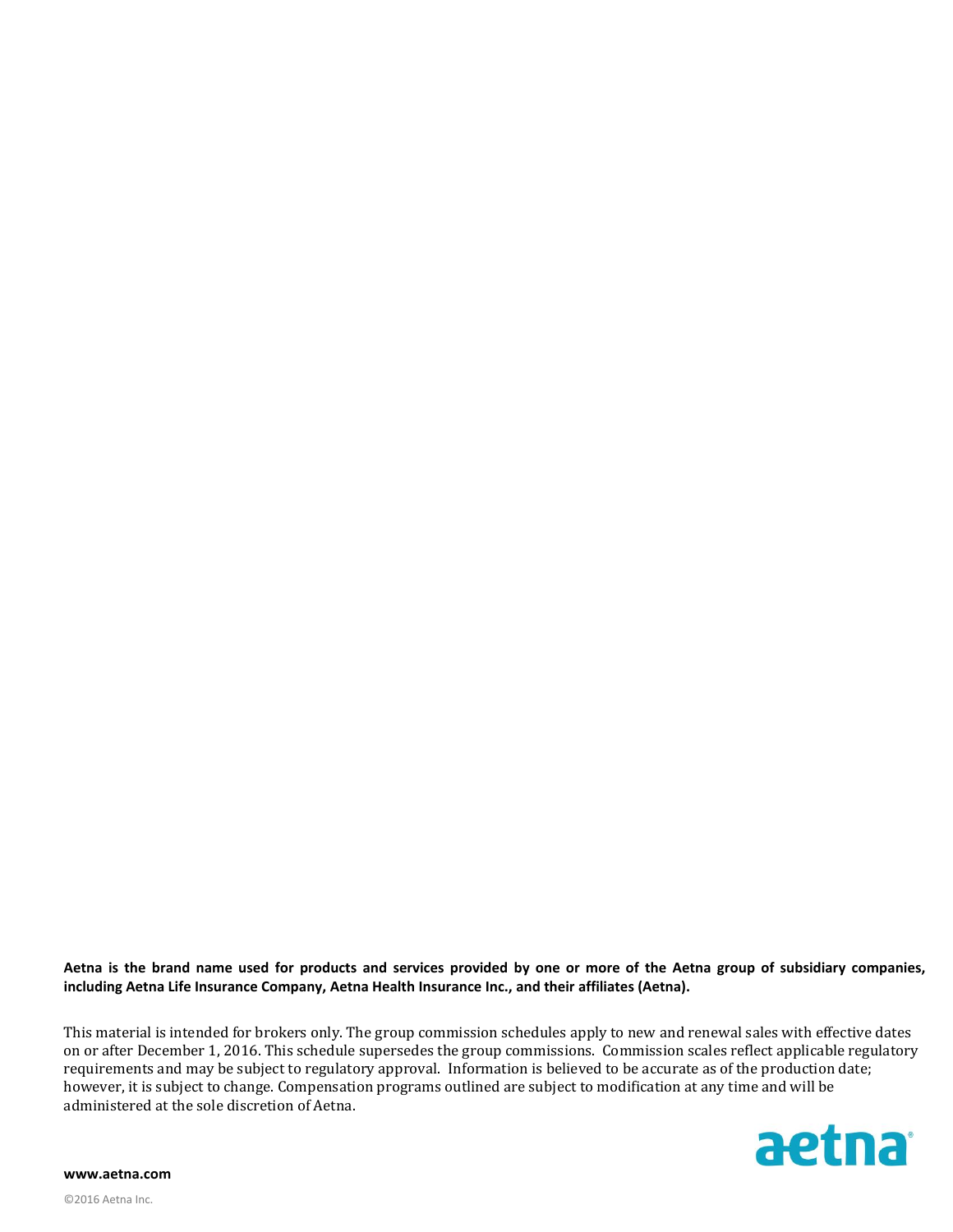

## 2017 – 2018 **SG Aetna Funding Advantage sales**

When you sell Aetna Funding Advantage (AFA) to small groups with up to 50 eligible employees, your clients get the benefits of self-funding with protection and predictability. And you get rewarded with this special bonus. **This bonus is for new AFA sales and existing Aetna cases being moved to AFA (including Keep What You Have – KWYH) up to 50 eligible employee sizes.**

You can take advantage of our extended broker bonus program. **For January 1, 2017 through January 1, 2018 effective dates, you'll earn \$50 per enrolled employee for every AFA small group sold case.** Take a look at howthe numbers add up:

## **AFA bonus example: Broker sells 3 AFA cases — 2 newsales & 1 Aetna renewed to AFA**

## **50** x **\$50** = **\$2,500**

bonus

- **• No cap on bonus potential**
- **• Bonus amounts are paid quarterly**

#### **Set your sights on AFA and get ready to earn.**

Want to learn more about AFA offerings? Contact your Aetna representative.

**AFA product available in these states:** Arizona, Colorado, Connecticut,Delaware, Florida, Georgia, Iowa, Kansas, Maine, Maryland, Massachusetts, Missouri, Nebraska, NewJersey, Nevada, North Carolina, Illinois, Ohio, Oklahoma, Pennsylvania, South Carolina, Tennessee, Texas, Utah, Virginia, WestVirginia, Wisconsin, Wyoming. **Please contact your Aetna sales representative for AFA underwriting guidelines.**

**Aetna is the brand name used for products and services provided byone or more ofthe Aetna group of subsidiary companies, including Aetna Life Insurance Companyand its affiliates (Aetna).**

**Total** enrolled employees